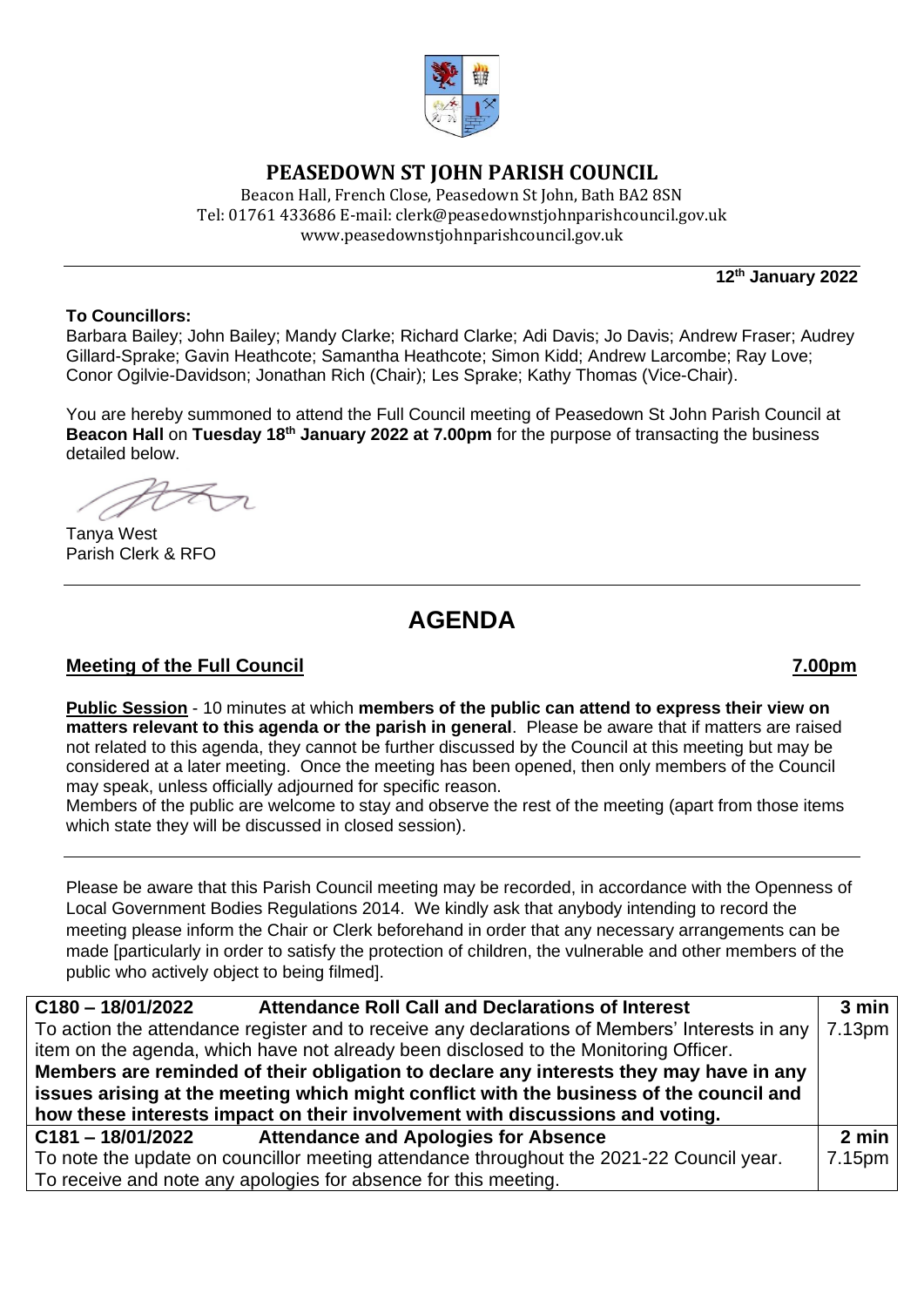| $C182 - 18/01/2022$<br><b>Minutes</b>                                                                                                                     | 6 min              |
|-----------------------------------------------------------------------------------------------------------------------------------------------------------|--------------------|
| i. To resolve to approve the minutes of the Full Council meeting held on $14th$ December<br>2021.                                                         | 7.21 <sub>pm</sub> |
| ii. To resolve to approve the minutes of the Executive Committee meeting held on $1st$ June<br>2021.                                                      |                    |
| iii. To resolve to approve the minutes of the Finance & Amenities Committee meeting held<br>on 12 <sup>th</sup> October 2021.                             |                    |
| iv. To sign the above listed minutes.                                                                                                                     |                    |
| <b>Clerk's Report</b><br>$C183 - 18/01/2022$                                                                                                              | 4 min              |
| To receive, for information, a report from the Clerk on any outstanding actions from the last                                                             | 7.25pm             |
| meeting, or items of particular note or feedback requested via Planner.                                                                                   |                    |
| $C184 - 18/01/2022$<br><b>Items for Urgent Report</b>                                                                                                     | 2 min              |
| Items which have been brought to the attention of the Chair, prior to the meeting, and that, in                                                           | 7.27pm             |
| their opinion, should be reported on as a matter of urgency.                                                                                              |                    |
| <b>Planning Related Matters</b><br>C185-18/01/2022                                                                                                        | 20 min             |
| A. To resolve to determine the Parish Council's official response regarding the following                                                                 | 7.47pm             |
| planning applications:                                                                                                                                    |                    |
| Reference: 21/04993/FUL<br>Ĺ.<br>Address: Football Ground, Recreation Ground, Church Road, Peasedown St. John,                                            |                    |
| Bath, BA2 8AA                                                                                                                                             |                    |
| Proposal: Siting of 10m x 7m concrete slab and the erection of 10m x 4m Anti-Vandal                                                                       |                    |
| container comprising a small kitchen with electrics and plumbing and a disabled toilet.                                                                   |                    |
| Applicant: Mr Simon Smith                                                                                                                                 |                    |
| ii. Reference: 21/05622/FUL                                                                                                                               |                    |
| Address: 36 Naishes Avenue, Peasedown St. John, Bath, BA2 8TW.                                                                                            |                    |
| Proposal: Erection of a two-storey side extension and single storey rear extension                                                                        |                    |
| (Resubmission).                                                                                                                                           |                    |
| Applicant: Mr Daniel Hillier                                                                                                                              |                    |
| iii. Reference: 21/05711/FUL<br>Address: 9 Eckweek Lane, Peasedown St. John, Bath, BA2 8PW                                                                |                    |
| Proposal: Erection of detached self-contained annexe.                                                                                                     |                    |
| Applicant: Mr & Mrs Workman.                                                                                                                              |                    |
|                                                                                                                                                           |                    |
| B. To receive a report on the following:                                                                                                                  |                    |
| Planning decisions issued by B&NES Council.                                                                                                               |                    |
| ii. Planning enforcement matters.                                                                                                                         |                    |
| iii. Planning applications not invited to comment / appeals / pending applications /                                                                      |                    |
| applications from neighbouring parishes.                                                                                                                  |                    |
| iv. Progress on the Greenlands Road development of 89 dwellings.                                                                                          |                    |
| <b>C. Local Planning Policy</b>                                                                                                                           |                    |
| To receive an update on the B&NES Council Local Plan Partial Update to Regulation 19                                                                      |                    |
| (publication) on the proposed changes to parts of the Core Strategy and Placemaking                                                                       |                    |
| Plan. Also, of the three Supplementary Planning documents (on Houses in Multiple                                                                          |                    |
| Occupancy; retrofitting energy efficiency measures to buildings; and Transport &                                                                          |                    |
| Development).                                                                                                                                             |                    |
| <b>Financial Matters &amp; Schedule of Payments</b><br>$C186 - 18/01/2022$                                                                                | 8 min              |
| In accordance with the Financial Regulations and Standing Orders:                                                                                         | 7.55pm             |
| To review and resolve to approve the schedule of payments and ratify those already<br>i.                                                                  |                    |
| made in relation to the accounts for year ending 31 <sup>st</sup> March 2022.                                                                             |                    |
| ii. To review the summary of General and Ear Marked Reserves and Committed                                                                                |                    |
| Expenditure. Also, of Community Infrastructure Levy. To include consideration of the<br>following recommendations from the Finance & Amenities Committee: |                    |
| a. To resolve that the remaining £1,202.87 from the Street Lighting Upgrade project                                                                       |                    |
| be moved from Committed Expenditure back to General Reserve.                                                                                              |                    |
|                                                                                                                                                           |                    |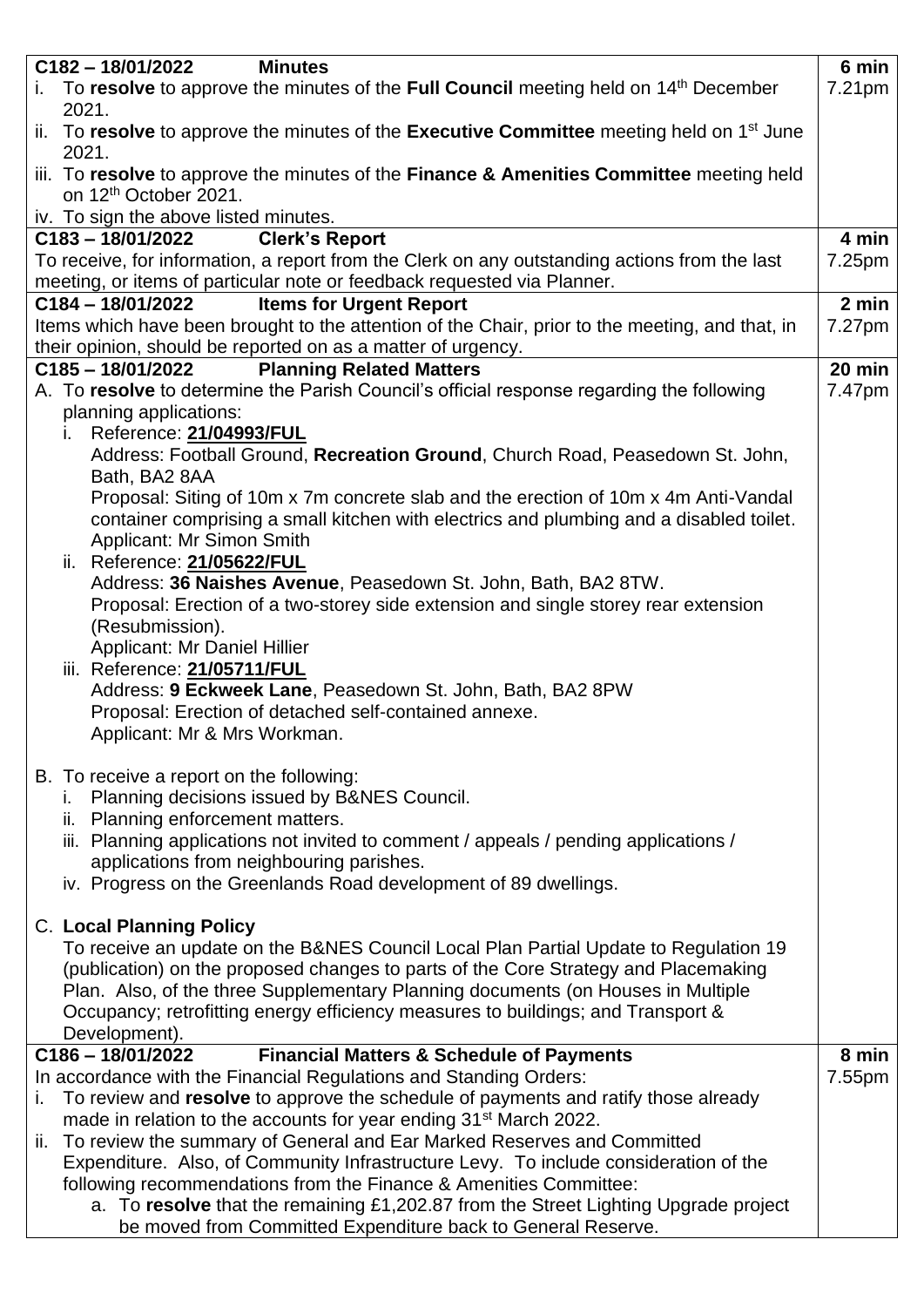| Fence Repairs project be moved from Committed Expenditure back to General                                                                                       |        |
|-----------------------------------------------------------------------------------------------------------------------------------------------------------------|--------|
|                                                                                                                                                                 |        |
| Reserve.<br>c. To resolve that the £1,730.54 CIL money, already awarded to the Parish Council, it                                                               |        |
| allocated to the Jubilee Garden Project (formerly known as the Philosopher's Area).                                                                             |        |
| iii. To consider the following recommendations from the Executive Committee Advisory                                                                            |        |
| Panel:                                                                                                                                                          |        |
| a. To resolve that any remaining balance from the Covid19 Related Matters allocated                                                                             |        |
| budget is moved from Committed Expenditure back to General Reserve.                                                                                             |        |
| b. To resolve that a staged payment is made to Northavon Group Ltd. for works<br>carried out on the Recreation Ground, less the costs associated with the grass |        |
| matting which are not yet complete.                                                                                                                             |        |
| iv. To receive update on financial spend against budget for the third quarter of the 2021/22                                                                    |        |
| financial year, in accordance with Standing Order 17c.                                                                                                          |        |
| <b>Operational Budget for 2022/23</b><br>C187-18/01/2022                                                                                                        | 5 min  |
| To receive presentation by Cllr. Andrew Larcombe on the operational budget for the                                                                              | 8.00pm |
| forthcoming financial year. To agree the operational budget as reviewed and discussed at the                                                                    |        |
| Finance & Amenities Advisory Panel meeting on 7 <sup>th</sup> December 2021 and the Finance &                                                                   |        |
| Amenities Committee meeting on 4th January 2022.                                                                                                                |        |
| Precept for 2022/23<br>C188-18/01/2022                                                                                                                          | 5 min  |
| After discussions under the previous agenda items on budget and finance related items, the                                                                      | 8.05pm |
| following <b>motion</b> was raised at the Finance & Amenities Committee for consideration/vote:                                                                 |        |
| To resolve to set the Precept at £251,452 for the 2022/23 financial year, which is a freeze of                                                                  |        |
| the precept on the previous year, to allocate £40,000 to operational Ear Marked Reserves and                                                                    |        |
| that any underspend from the 2021/22 financial year be allocated to future projects.                                                                            |        |
| Proposed by: Cllr Adi Davis<br>Seconded by: Cllr Simon Kidd                                                                                                     |        |
| Order of Known Business, Project Budgets and EMR<br>C189-18/01/2022                                                                                             | 5 min  |
|                                                                                                                                                                 |        |
|                                                                                                                                                                 |        |
| To note the report on progress and the expenditure in relation to the Order of Known                                                                            | 8.10pm |
| Business for the 2020-21 council year and the 2021-22 council year. Also, of the previously<br>agreed larger operational projects.                              |        |
| CIIr. Andrew Larcombe to present the proposals from the Finance & Amenities Committee for                                                                       |        |
| current projects and the Order of Known Business for the 2022/23 financial year budget and                                                                      |        |
| beyond.                                                                                                                                                         |        |
| C190-18/01/2022<br><b>Precept Demand Leaflet</b>                                                                                                                | 5 min  |
| To review and modify/accept draft leaflet prepared in anticipation of precept demand; for                                                                       | 8.15pm |
| eventual distribution by B&NES Council and in the Parish Council newsletter.                                                                                    |        |
| <b>Council Committee Updates</b><br>$C191 - 18/01/2022$                                                                                                         | 5 min  |
| To receive updates from the following Committees which have met since the last Full Council                                                                     | 8.20pm |
| meeting:                                                                                                                                                        |        |
| Finance & Amenities Committee - meeting held on 4 <sup>th</sup> January 2022.                                                                                   |        |
| Personnel Committee – meeting held on 21 <sup>st</sup> December 2021.                                                                                           |        |
|                                                                                                                                                                 |        |
| Following a recent resignation to consider the nominations and to appoint a member to fill the                                                                  |        |
| vacancy on the Finance & Amenities Committee and the vacancy on the Personnel<br>Committee.                                                                     |        |
|                                                                                                                                                                 |        |
| The meeting will be adjourned for a 10-minute comfort break.<br><b>Community Grants</b><br>C192-18/01/2022                                                      | 5 min  |
| To receive update on the Community Grant awards for 2021/22 and to consider the                                                                                 | 8.35pm |
| application from Peasedown Residents Association, previously agreed subject to conditions.                                                                      |        |
| <b>Floral displays</b><br>C193-18/01/2022                                                                                                                       | 3 min  |
| To receive an update regarding the floral displays for 2021 and to consider recommendations<br>and make associated decisions for the summer 2022 display.       | 8.38pm |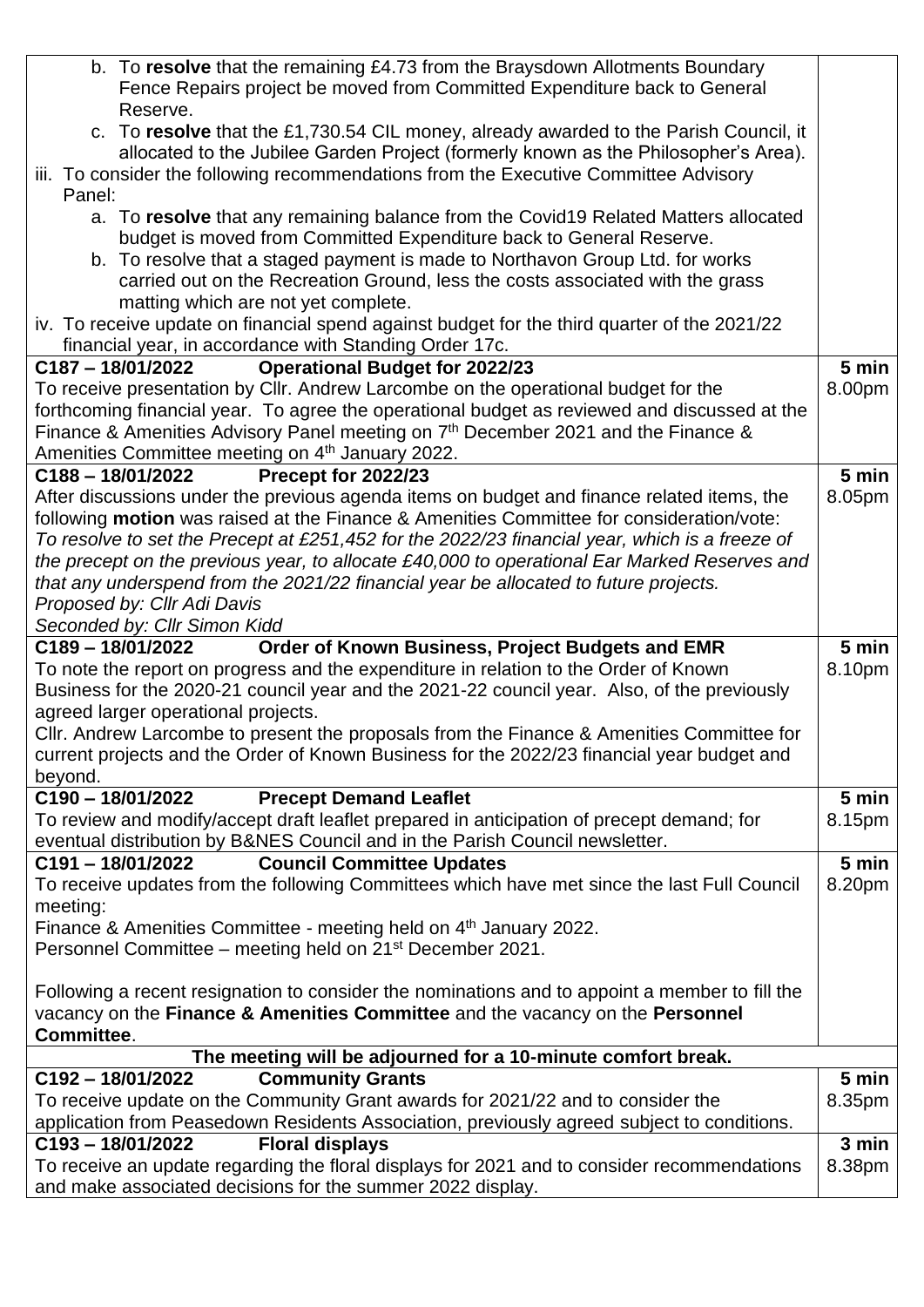|   | C194 - 18/01/2022 Advisory Panel Updates                                                                                                                           | $25 \text{ min}$   |
|---|--------------------------------------------------------------------------------------------------------------------------------------------------------------------|--------------------|
|   | A. To note the summary report of Advisory Panel meetings held in the current Council year                                                                          | 9.03 <sub>pm</sub> |
|   | along with attendance numbers.                                                                                                                                     |                    |
|   |                                                                                                                                                                    |                    |
|   | B. To note the reports from the following Advisory Panels - any recommendations or motions                                                                         |                    |
|   | raised requiring resolution are specified below:                                                                                                                   |                    |
|   | Beacon Hall Coronavirus Secure Advisory Panel - Meeting held on Monday 10th<br>i.                                                                                  |                    |
|   | January 2022 at 7.00pm. To consider recommendations regarding continuing                                                                                           |                    |
|   | monitoring of Beacon Hall under Covid regulations.                                                                                                                 |                    |
|   | ii. Beacon Philosophers Area Advisory Panel – Meeting held on Friday 14 <sup>th</sup> January                                                                      |                    |
|   | 2022 at 6.30pm. To consider recommendations following the review of the quotations                                                                                 |                    |
|   | and tender documents for awarding the contract for the ground works of this project.                                                                               |                    |
|   | To include formalisation of amendment of the name to Jubilee Garden Advisory Panel.                                                                                |                    |
|   | iii. Clerk Liaison Panel - Meeting held on Thursday 13 <sup>th</sup> January 2022 at 6.00pm.                                                                       |                    |
|   | Meeting held after agenda issued so any recommendations will be in the pre-reading or                                                                              |                    |
|   | presented at the meeting.                                                                                                                                          |                    |
|   | iv. Climate & Environment Advisory Panel - Meeting held on Thursday 28 <sup>th</sup> October                                                                       |                    |
|   | 2021 at 8.00pm. To consider recommendation to send a letter to B&NES Council                                                                                       |                    |
|   | regarding mowing of verges.                                                                                                                                        |                    |
|   |                                                                                                                                                                    |                    |
|   | v. Executive Committee Advisory Panel - Meeting held on Tuesday 11 <sup>th</sup> January 2022                                                                      |                    |
|   | at 7.00pm. To consider recommendations regarding project and workload priorities.                                                                                  |                    |
|   | vi. Persimmon Land Transfer Advisory Panel - No meeting held but an update on the                                                                                  |                    |
|   | progress of the project will be provided.                                                                                                                          |                    |
|   | vii. Recreation Ground Improvements Advisory Panel - No meeting held but an update                                                                                 |                    |
|   | on the progress of the project will be provided.                                                                                                                   |                    |
|   | viii. Streetlighting Advisory Panel - No meeting held but an update will be provided.                                                                              |                    |
|   | C. To note the scheduled forthcoming meetings for the following Advisory Panels:                                                                                   |                    |
|   | i. Beacon Hall Coronavirus Secure Advisory Panel - Monday $7th$ January 2022 at                                                                                    |                    |
|   | 7.00pm.                                                                                                                                                            |                    |
|   | ii. Civic Events Advisory Panel - Tuesday $25th$ January 2022 at 7.30pm                                                                                            |                    |
|   | iii. Clerk Liaison Panel - Early February - date tbc.                                                                                                              |                    |
|   | iv. Council Structure Review Advisory Panel - Monday 24th January 2022 at 7.00pm.                                                                                  |                    |
|   |                                                                                                                                                                    |                    |
|   | v. Executive Committee Advisory Panel - Tuesday $1st$ February 2022 at 8.00pm.                                                                                     |                    |
|   | vi. Parish Map and Signage Project Advisory Panel - Tuesday 25th January 2022 at                                                                                   |                    |
|   | 6.30pm                                                                                                                                                             |                    |
|   | vii. Persimmon Land Transfer Advisory Panel - Tuesday 1 <sup>st</sup> February 2022 at 7.00pm.<br><b>Policies &amp; Strategic Documents</b><br>$C195 - 18/01/2022$ | 5 min              |
|   | To consider recommendations from the Finance & Amenities Committee following the review                                                                            | 9.08pm             |
|   |                                                                                                                                                                    |                    |
|   | of policies at their meetings and to determine the following new and amended policies for<br>adoption or ratification:                                             |                    |
|   | Tree and Hedge Management Policy.                                                                                                                                  |                    |
|   | <b>Memorial Trees and Benches Policy</b>                                                                                                                           |                    |
|   | <b>Correspondence, Complaints &amp; Issues</b><br>C196-18/01/2022                                                                                                  | 5 min              |
|   | To review items of significant correspondence, complaints and issues received since the last                                                                       | 9.13pm             |
|   | meeting that should be brought to the Council's attention for information and possible future                                                                      |                    |
|   | action. To include:                                                                                                                                                |                    |
|   | $\triangleright$ Traffic Regulation Orders within the Parish received since the last meeting. To cover the                                                         |                    |
|   | ratification of the submission of comments for the 4 proposed TROs on Ashgrove,                                                                                    |                    |
|   | Camvale and Old England Way.                                                                                                                                       |                    |
|   | ▶ Requests for various tree works to trees located on Parish Council owned or managed                                                                              |                    |
|   | land.                                                                                                                                                              |                    |
| ➤ | Request for a memorial tree/s to be located on the Recreation Ground.                                                                                              |                    |
|   | > Request from Circus Ginnett to visit Peasedown St John in 2022.                                                                                                  |                    |
| ➤ | Ratification of letter to B&NES Council regarding A367.                                                                                                            |                    |
|   |                                                                                                                                                                    |                    |